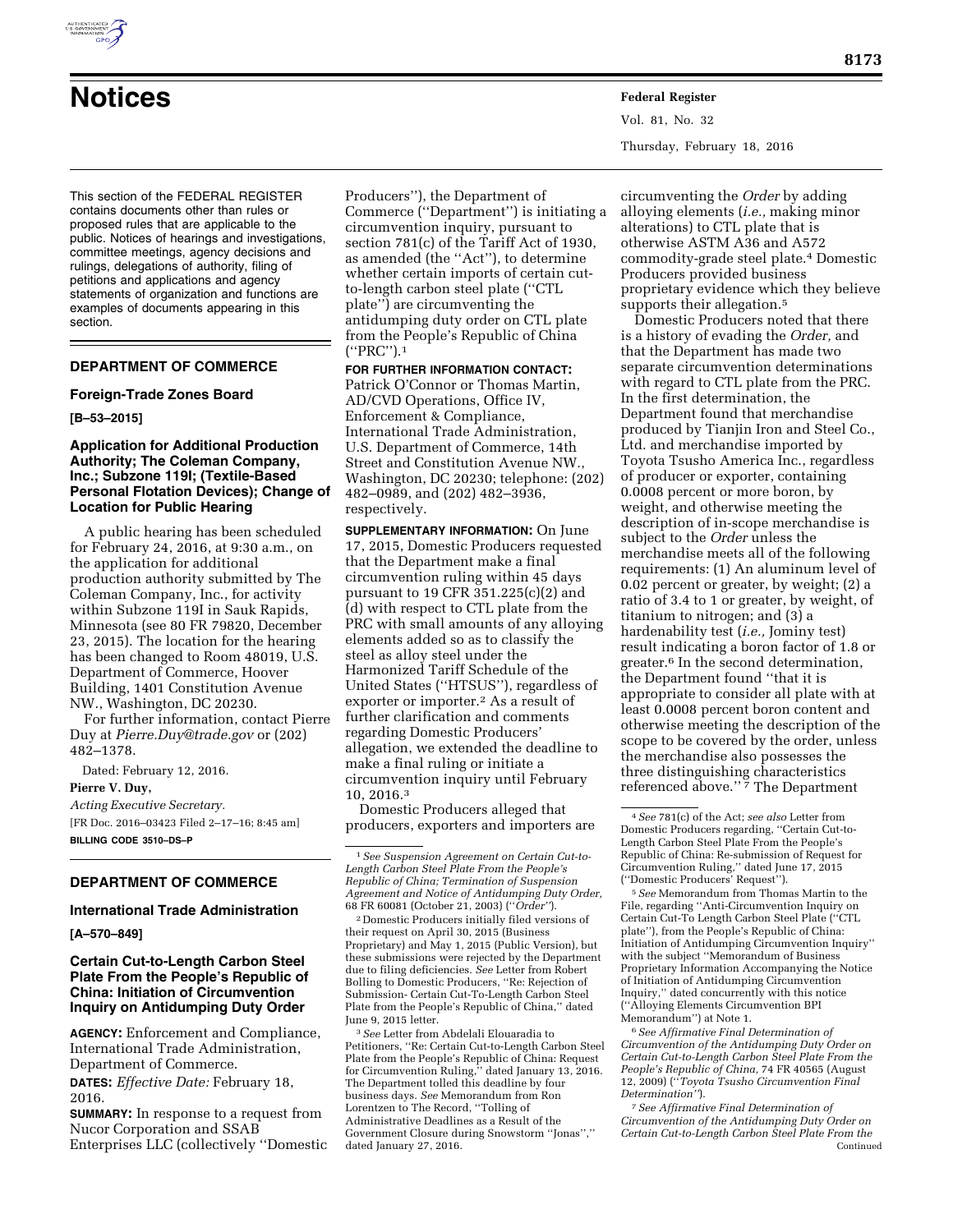also found it appropriate to apply its second determination ''on a countrywide basis, given that multiple parties have been found to be circumventing the order using the same general approach (*i.e.,* inclusion of small inconsequential amounts of an alloying element in order to change the tariff classification from non-alloy to alloy steel).'' 8

Domestic Producers contended that PRC producers are now adding other alloying elements, in addition to boron, to otherwise subject CTL plate in order to circumvent the *Order.*9 According to Domestic Producers, PRC manufacturers have an incentive to produce the CTL plate at issue to circumvent antidumping duties, and only began adding certain alloying elements in response to the *Order* and the Department's prior circumvention findings.10 Domestic Producers stated that another possible motivation for PRC CTL plate producers to add other alloying elements to their plate, such as chromium, is the PRC government's cancellation of the Value Added Tax (''VAT'') export rebate for steel with boron added. CTL plate with other alloys continues to receive the VAT rebate.11 Domestic Producers submitted news articles to support this contention.12

On July 6, 2015, the Department identified various areas of the Domestic Producers' Request that required clarification and therefore issued questions to them.13 On July 22, 2015, Domestic Producers submitted their responses to those questions.14 In their responses, Domestic Producers clarified the names and addresses of the exporters and importers of the product that they believe is being produced to circumvent the *Order.*15 Regarding the PRC government's cancellation of VAT rebates for steel with boron added, Domestic Producers submitted an official announcement from the PRC government's Ministry of Finance,

13*See* Letter from Howard Smith, ''Re: Certain Cut-To-Length Carbon Steel Plate (''CTL Carbon Plate'') from the People's Republic of China (''PRC''): Anti-circumvention Ruling Request,'' dated July 6, 2015.

14*See* Letter from Domestic Producers' regarding, ''Certain Cut-to-Length Carbon Steel Plate From the People's Republic of China: Supplemental Response to Questions Regarding Petitioners' Request for an Anti-Circumvention Ruling,'' dated July 22, 2015 (''First Supplemental Submission'').

15*See* First Supplemental Submission at 5.

Domestic Producers also stated that the exclusion criteria in *Toyota Tsusho Circumvention Final Determination* is specific to boron's intended purpose of increasing hardenability in steel that has been heat treated, and is not relevant to other alloying elements such as chromium and titanium.18 They contended that the addition of alloying elements to steel plate is only useful when steel plate is heat treated, which has a substantial cost, and PRC producers are not heat treating the steel plate at issue.19 Domestic Producers claimed that commodity-grade carbon steel plate of ASTM specifications A36 and A572 is not heat-treated.20 Thus, Domestic Producers contended that there is no reason to produce CTL plate which meets the exclusion criteria in *Toyota Tsusho Circumvention Final Determination,* but that is not heat treated, other than to circumvent the *Order.* According to Domestic Producers, it is possible to determine from mill test certificates whether CTL steel plate has been heat treated.<sup>21</sup> Domestic Producers provided relevant business proprietary evidence in their supplemental submission.<sup>22</sup>

On August 5, 2015, Wuyang Iron and Steel Co., Ltd. (''Wuyang'') commented on Domestic Producers' First Supplemental Submission.23 Wuyang contended that although Domestic Producers requested the Department to initiate a circumvention inquiry regarding all alloys, Domestic Producers failed to identify any alloy, other than boron, chromium and titanium, which they claim PRC producers add to steel plate, and failed to claim whether adding any of the other alloys can actually have a beneficial effect on

22*See* Alloying Elements Circumvention BPI Memorandum at Note 2.

23*See* Letter from Wuyang regarding ''Circumvention Inquiry of the Antidumping Duty Order on Certain Cut-to-Length Carbon Steel Plate From China: Comments on Petitioners' Response to Supplemental Questionnaire regarding Ant-Circumvention Ruling Request'' dated August 5, 2015 (''Wuyang Comments'').

steel.24 Further, Wuyang stated that Domestic Producers should not be permitted to add heat treatment to the three-part test to exclude CTL plate with at least 0.0008 percent boron content from the *Order,* (the exception established in *Toyota Tsusho Circumvention Final Determination*), without specifying whether the heat treatment must occur before or after importation, how U.S. Customs and Border Protection (''CBP'') can administer such a proposed rule, and what alloy ASTM specifications are at issue.25

On August 28, 2015, the Department issued another request for information to Domestic Producers,26 to which they responded on September 11, 2015.27 In their response, Domestic Producers clarified that their request covers steel plate with any alloy listed in note (f) of Chapter 72 of the HTSUS at levels that would allow the plate to be classified as alloy steel under the HTSUS, that is marketed, priced or sold in the United States as commodity-grade carbon steel plate or made to specifications considered to be carbon steel specifications in the market (*e.g.,* ASTM specifications A36 and A572).28 For further support of their claim that PRC producers are adding alloying elements other than boron, chromium and titanium to CTL plate to circumvent the *Order,* Domestic Producers submitted news articles regarding PRC steel overproduction, as well as information regarding a circumvention inquiry in Australia.29 Domestic Producers claimed that adding any alloys to commodity-grade steel plate has no commercial or metallurgical purpose other than to change the tariff classification of the plate in the HTSUS.30 Domestic Producers also explicitly stated that the three-part exclusion established in *Toyota Tsusho Circumvention Final Determination* is no longer a legitimate or reliable exclusion for the *Order,* and that the Department should analyze boron in the

27*See* Letter from Domestic Producers regarding, ''Certain Cut-to-Length Carbon Steel Plate From the People's Republic of China: Second Supplemental Response to Questions Regarding Petitioners' Request for an Anti-Circumvention Ruling,'' dated September 11, 2015 (''Second Supplemental Submission'')

28*See* Second Supplemental Submission at 3.

29 *Id.* at 5–6.

30 *Id.* at 7–8.

*People's Republic of China,* 76 FR 50996 (August 17, 2011) (''*Wuyang Circumvention Final Determination''*).

<sup>8</sup> *Id.* at 50997.

<sup>9</sup>*See* Domestic Producers' Request at 12–15.

<sup>10</sup> *Id.* at 21–23.

<sup>11</sup> *Id.* at 10–11.

<sup>12</sup> *Id.* at Exhibits 6–7.

cancelling the rebate program.16 Domestic Producers also clarified that 80 percent of the market for commoditygrade carbon steel plate meets ASTM specifications A36 and A572, and that there is no overlap between these specifications and alloy steel specifications that require heat treatment, have a higher tensile strength, and require minimum levels of nickel, chromium, and molybdenum.17

<sup>16</sup> *Id.* at Exhibit 9.

<sup>17</sup> *Id.* at 6–8.

<sup>18</sup> *Id.* at 5–6.

<sup>19</sup> *Id.* at 12–13, 14, 17, 23–24.

<sup>20</sup> *Id.* at 14, 17, 23–24.

<sup>21</sup> *Id.* at 12–13.

<sup>24</sup>*See* Wuyang Comments at 4, 6.

<sup>25</sup> *Id.* at 5.

<sup>26</sup>*See* Letter from Howard Smith, ''Re: Certain Cut-To-Length Carbon Steel Plate (''CTL Carbon Plate'') from the People's Republic of China (''PRC''): Anti-circumvention Ruling Request,'' dated August 28, 2015.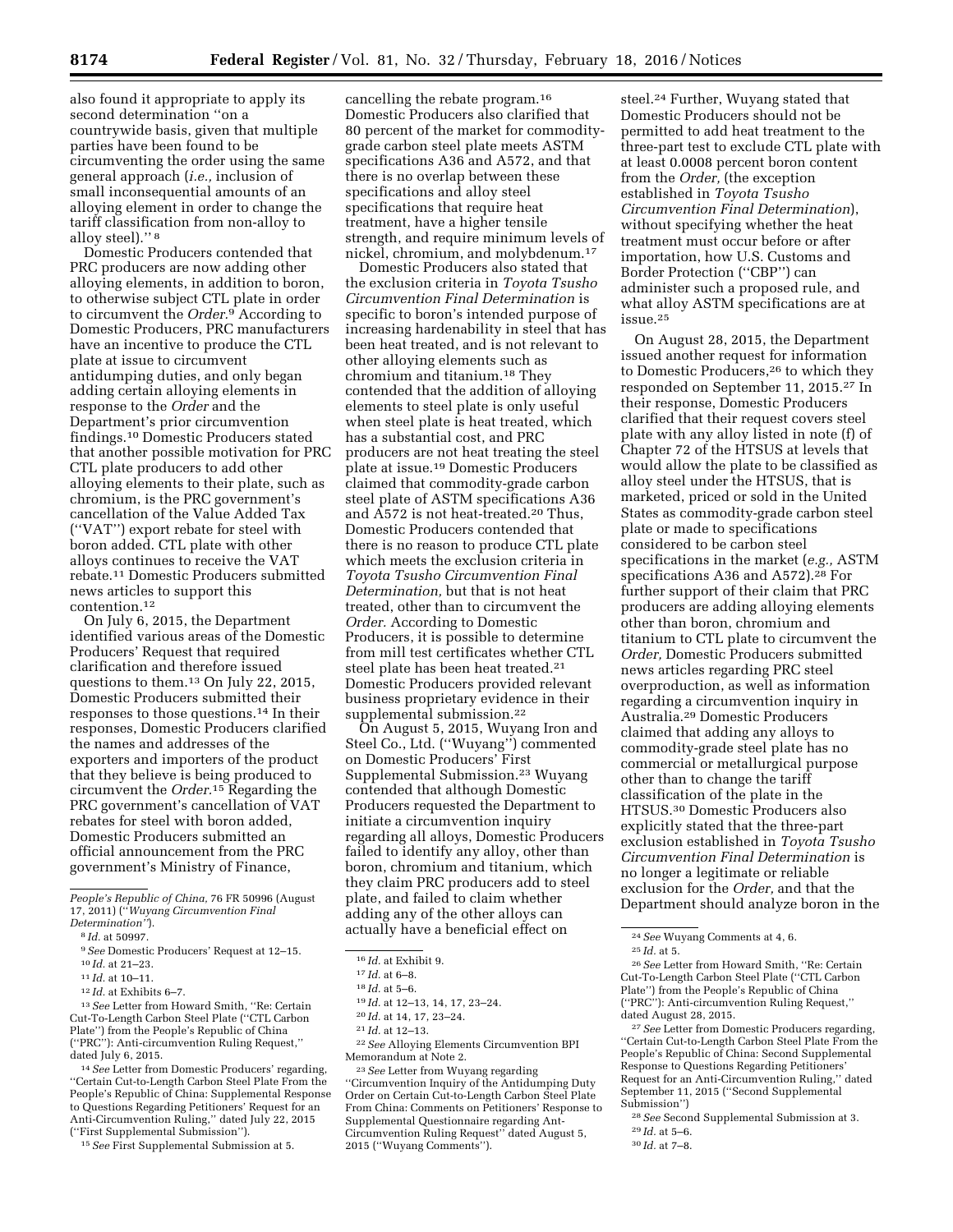same manner as any other alloy.<sup>31</sup> Domestic Producers also stated that ASTM specification A36 steel would not be classifiable as alloy steel in the HTSUS due to its manganese or silicon content because this ASTM specification has a maximum range for manganese and silicon below the thresholds in note (f) of Chapter 72 of the HTSUS.32 According to Domestic Producers, the application of the circumvention inquiry to ASTM specifications A36 and A572 would be easily enforced by CBP since these specifications are identified in mill test certificates and also marked on the steel itself.33 However, Domestic Producers also requested that all ''commoditygrade'' steel plate be covered by the circumvention inquiry in case any ASTM specifications are eliminated, changed or developed in the future.34

On November 18, 2015, the Department again issued a request for information to the Domestic Producers requesting clarification of certain previously submitted evidence and additional evidence relating to their allegation.35 On November 24, 2015, Domestic Producers submitted their response to the request for information.36 In their response, Domestic Producers provided evidence that is business proprietary.37

On January 20, 2016, Domestic Producers submitted additional business proprietary factual support for their request for a circumvention inquiry.38

#### **Scope of the Order**

The product covered by the order is certain cut-to-length carbon steel plate from the PRC. Included in this description is hot-rolled iron and nonalloy steel universal mill plates (*i.e.,* 

36*See* Letter from Domestic Producers regarding, ''Certain Cut-to-Length Carbon Steel Plate From the People's Republic of China: Third Supplemental Response to Questions Regarding Petitioners' Request for an Anti-Circumvention Ruling,'' dated November 24, 2015 (''Third Supplemental Submission'')

37*See* Alloying Elements Circumvention BPI Memorandum at Note 4.

38*See* Letter from Domestic Producers, ''Re: Certain Cut-To-Length Carbon Steel Plate (''CTL Carbon Plate'') from the People's Republic of China (''PRC''): Request to Issue Final Ruling Or Initiate Anti-Circumvention Inquiry,'' dated January 20, 2016 and Alloying Elements Circumvention BPI Memorandum at Note 5.

flat-rolled products rolled on four faces or in a closed box pass, of a width exceeding 150 mm but not exceeding 1250 mm and of a thickness of not less than 4 mm, not in coils and without patterns in relief), of rectangular shape, neither clad, plated nor coated with metal, whether or not painted, varnished, or coated with plastics or other nonmetallic substances; and certain iron and non-alloy steel flatrolled products not in coils, of rectangular shape, hot-rolled, neither clad, plated, nor coated with metal, whether or not painted, varnished, or coated with plastics or other nonmetallic substances, 4.75 mm or more in thickness and of a width which exceeds 150 mm and measures at least twice the thickness. Included as subject merchandise in the order are flat-rolled products of nonrectangular cross-section where such cross-section is achieved subsequent to the rolling process *(i.e.,*  products which have been ''worked after rolling'')—for example, products which have been bevelled or rounded at the edges. This merchandise is currently classified in the Harmonized Tariff Schedule of the United States (HTSUS) under item numbers 7208.40.3030, 7208.40.3060, 7208.51.0030, 7208.51.0045, 7208.51.0060, 7208.52.0000, 7208.53.0000, 7208.90.0000, 7210.70.3000, 7210.90.9000, 7211.13.0000, 7211.14.0030, 7211.14.0045, 7211.90.0000, 7212.40.1000, 7212.40.5000, 7212.50.0000. Although the HTSUS subheadings are provided for convenience and customs purposes, the written description of the scope of the order is dispositive. Specifically excluded from subject merchandise within the scope of the order is grade X– 70 steel plate.

#### **Merchandise Subject to the Minor Alterations Antidumping Duty Circumvention Inquiry**

For the reasons explained below in the ''Conclusion'' section of this notice, we have not initiated this circumvention inquiry on all of the products described in Domestic Producers' Request. Rather, this circumvention inquiry covers all CTL plate from the PRC made to ASTM A36 or A572 specifications with levels of chromium or titanium above the levels identified in note (f), ''Other alloy steel'', of Chapter 72 of the HTSUS. This inquiry also covers all CTL plate from the PRC made to ASTM A36 or A572 specifications which contains levels of boron above the levels identified in note (f) of Chapter 72 of the HTSUS and which has not been heat treated to meet tensile and hardness requirements

beyond commodity-grade ASTM specifications. This inquiry will cover U.S. imports of all CTL plate from the PRC.

# **Initiation of Minor Alterations Antidumping Duty Circumvention Proceeding**

Section 781(c)(1) of the Act provides that the class or kind of merchandise subject to an antidumping duty order shall include articles ''altered in form or appearance in minor respects . . . whether or not included in the same tariff classification.'' The Department notes that, while the statute is silent as to what factors to consider in determining whether alterations are properly considered ''minor,'' the legislative history of this provision indicates there are certain factors which should be considered before reaching a circumvention determination. In conducting a circumvention inquiry under section 781(c) of the Act, the Department has generally relied upon ''such criteria as the overall physical characteristics of the merchandise, the expectations of the ultimate users, the use of the merchandise, the channels of marketing and the cost of any modification relative to the total value of the imported products.'' 39

## **Overall Physical Characteristics**

According to Domestic Producers, the CTL plate at issue is made in nearly the same manner, made to the same specifications, and has the same physical characteristics as carbon steel plate. Domestic Producers claimed that the effect of the added alloying elements is negligible.40 Specifically, Domestic Producers claimed that commoditygrade carbon steel plate of ASTM specifications A36 and A572 is not heattreated, and thus cannot achieve the hardenability of alloy steel by adding alloys.41 Thus, Domestic Producers maintained that CTL plate with small amounts of alloying elements that is considered commodity-grade steel plate has the same physical characteristics as subject CTL plate.<sup>42</sup>

#### **Expectations of the Ultimate Users**

Domestic Producers contended that the ultimate users purchasing the CTL

<sup>31</sup> *Id.* at 11.

<sup>32</sup> *Id.* at 12–14; *see also* Alloying Elements Circumvention BPI Memorandum at Note 3.

<sup>33</sup>*See* Second Supplemental Submission at 15. 34 *Id.* at 15.

<sup>35</sup>*See* Letter from Howard Smith, ''Re: Certain Cut-To-Length Carbon Steel Plate (''CTL Carbon Plate'') from the People's Republic of China (''PRC''): Anti-circumvention Ruling Request,'' dated November 18, 2015.

<sup>39</sup>*See* S. Rep. No.71, 100th Cong., 1st Sess. 100 (1987) (''In applying this provision, the Commerce Department should apply practical measurements regarding minor alterations, so that circumvention can be dealt with effectively, even where such alterations to an article technically transform it into a differently designated article.'')

<sup>40</sup>*See* Domestic Producers' Request at 16–17. 41*See* First Supplemental Submission at 14, 17, 23–24.

<sup>42</sup>*See* Alloying Elements Circumvention BPI Memorandum at Note 6.